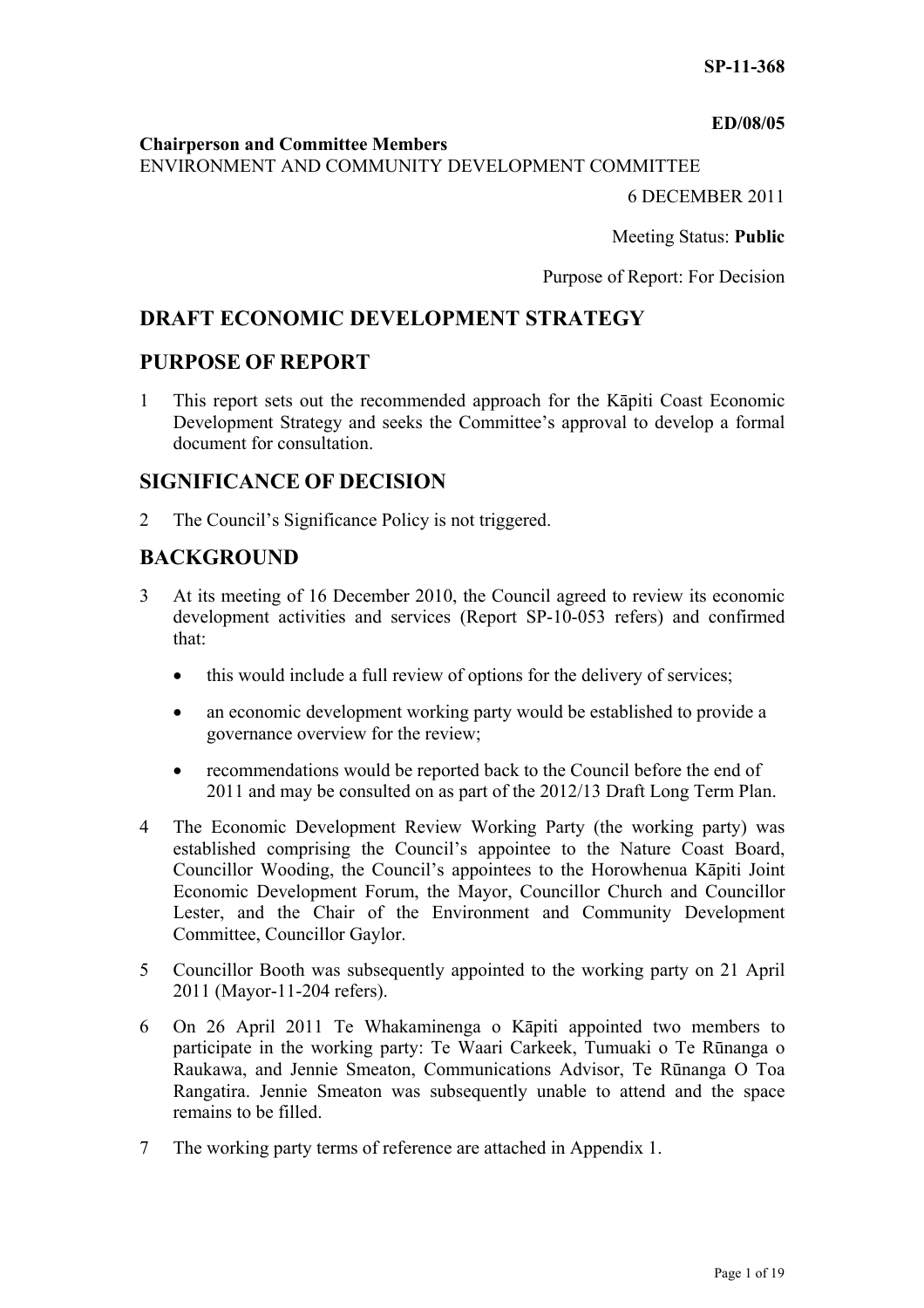8 Progress on the draft Kāpiti Coast Economic Development Strategy is discussed further in this report while progress on the review of service delivery options is discussed in a separate report to this Committee (SP-11-435 refers).

# **CONSIDERATIONS**

- 9 The Economic Development Review Working Party (the Working Party) has agreed to recommend a draft strategy for the activities and services that Council would deliver in this activity area.
- 10 The draft strategy is designed to help deliver a thriving and resilient future for the Kāpiti Coast's communities. Because of the close connections between economic and social well being, improving the resilience of the economy and business community will also strengthen the resilience of the wider community.
- 11 This report is not intended to be the final format of the economic development strategy. Should the Committee approve the approach, the strategy will be produced as a stand-alone document consistent with other strategies produced by Council and suitable for public consultation as part of the Long Term Plan process in March 2012.

# **Draft economic development strategy**

- 12 This section of the report discusses the components of the draft Economic Development Strategy and covers:
	- why Council is involved;
	- where Council can add most value;
	- $\bullet$  key strategic purposes;
	- recommended strategic focus areas; and
	- relationship to regional economic development initiatives.

# **Why is Council Involved?**

- 13 The Council can make a unique contribution to the leadership effort required due to its position in the community. The Council has a wider knowledge and overview of a range of activities in the District, both in the economic sphere and beyond, than almost any other organisation.
- 14 Through its position and wide range of connections with the business community, the Council can ensure that sight of the strategic goals is not lost. If activities are focused on the strategic ends and opportunities are sought for leveraging efforts between different activities, the effectiveness of economic development efforts can be improved.
- 15 The Council can fill gaps left by the under-development of the current business sector in Kāpiti. The limited range of much of Kāpiti's business sector means there are some gaps in knowledge and skills as well as in resources to take on certain key roles.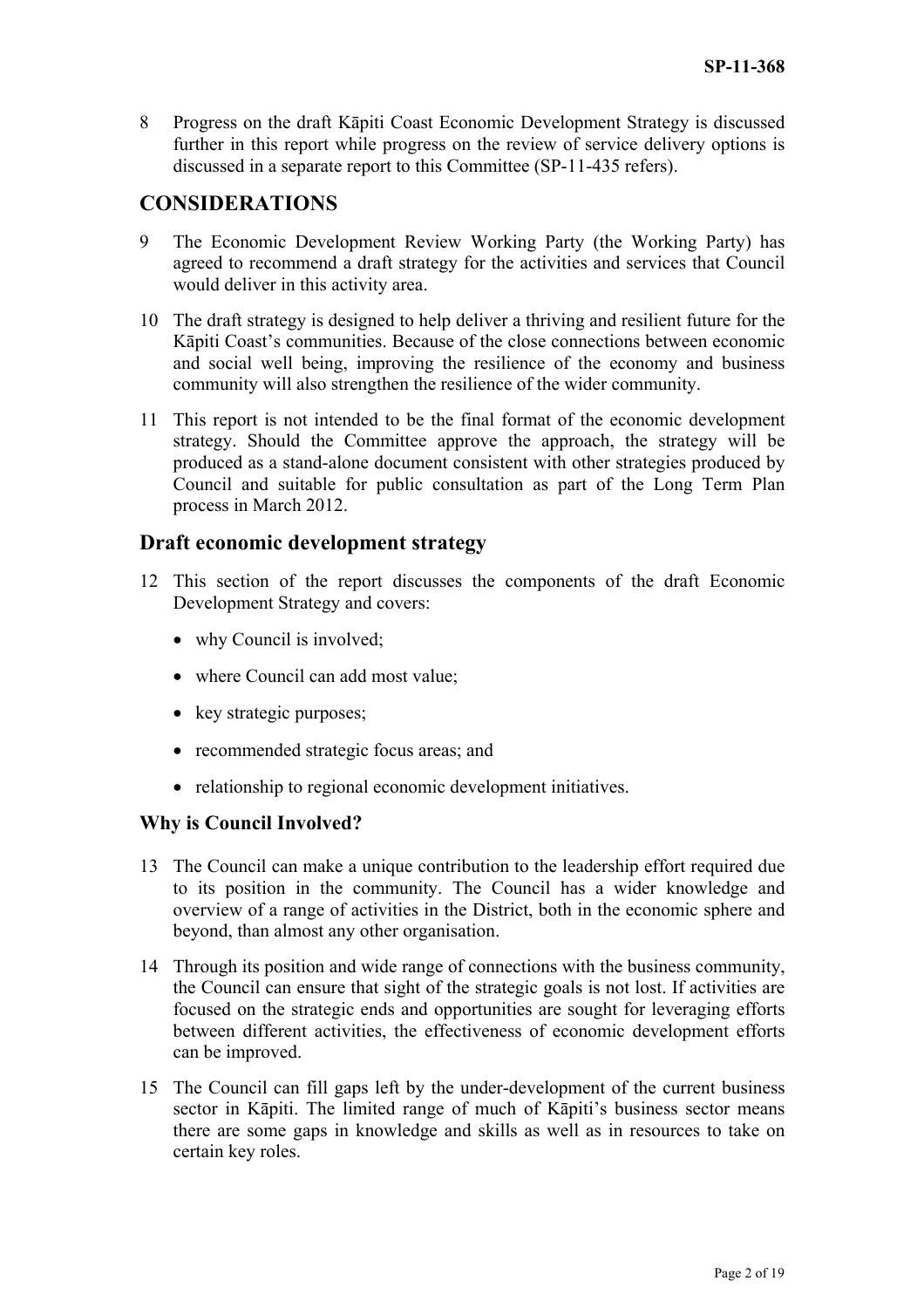- 16 The Council can contribute to the Wellington Regional Strategy (WRS). As a participant in the WRS, the Council supports its strategy for sustainable growth and the outcomes it seeks.
- 17 The Council will be able to fulfill obligations under the economic well-being requirements of the Local Government Act. The Council is the major player in providing essential infrastructure, planning development (especially of town centres) and regulating land use – all critical underpinnings of the local economy and the community's well-being. Contributing to the economic development of the District is a core part of Council's job.

## **Key strategic purposes**

18 The draft Strategy is framed around two key strategic purposes:

**To make Kāpiti a great place to live,** *work* **and play**: The community has identified a desire to create more employment in the District and to broaden the range of jobs available. Job creation, wealth attraction and greater district self-sufficiency will better secure the futures of Kāpiti's residents.

## **To lay the foundations and set the direction for the likely transformation of the economy over the first half of the 21st Century**

Building on existing strengths and identifying sound new opportunities will equip Kāpiti to play its part in the new economy. The transition to a lowcarbon world, which must take place over the coming decades, will be made easier if existing strengths are built on and adapted, and new areas of focus use Kāpiti's natural advantages as a platform. Greater self-sufficiency in the local economy will help Kāpiti's ability to withstand potential shocks such as Peak Oil, volatility in price and supply of essential resources, and the need to fund expensive climate change adaptation measures.

- 19 The Council adopted these as working objectives in June 2011 (Report SP-11- 243 refers) and it is now proposed that they are confirmed as the strategic goals for the draft strategy.
- 20 Four linked elements to underpin the draft economic development strategy and activities were also adopted in June 2011:
	- future-proofing;
	- building on existing strengths;
	- diversifying the economy while maintaining focus;
	- orienting the economy away from commodity production to high valueadded activities and supporting services.
- 21 These strategic purposes represent a future focused long-term vision which may take much of the first half of the  $21<sup>st</sup>$  Century to fully develop. This is because of the fundamentally transformational nature of these goals. The timeframes for delivering outcomes in the strategic focus areas (discussed below) will be shorter, less than 10 years, with regular reviews to assess progress and change direction as required.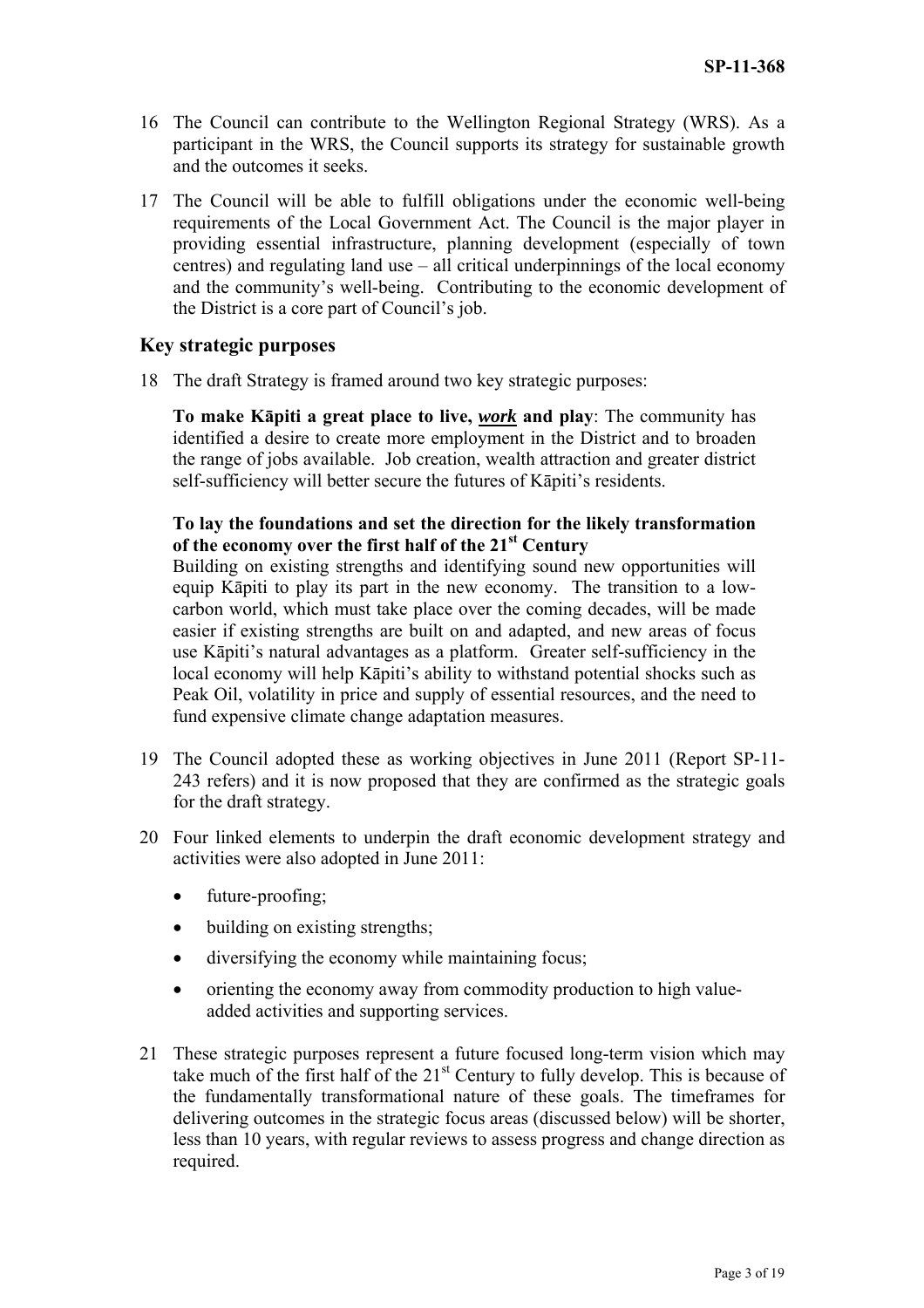## **Recommended strategic focus areas**

22 In order to grow Kāpiti's economy and job opportunities while positioning the district to seize the opportunities offered by technology and other developments to migrate to a new low carbon economy, the following strategic focus areas and key projects are proposed (Table 1 refers):

| <b>Strategic focus areas</b>     | <b>Key projects</b>                                                                                                |
|----------------------------------|--------------------------------------------------------------------------------------------------------------------|
| Innovation and positioning       | Clean (sustainable) technologies                                                                                   |
|                                  | Responsive Council                                                                                                 |
|                                  | Marketing the District as a place for economic<br>development innovation                                           |
| Creation and capture of<br>value | Māori economic well-being and business development                                                                 |
|                                  | Food and beverage - growing the local food economy                                                                 |
|                                  | Health sector – working with the retirement sector<br>around growing skills, innovation and education value<br>add |
|                                  | Construction sector – growing technology, skills,<br>adaptability and the range of products                        |
|                                  | <b>Broadband</b>                                                                                                   |
| Growing the base                 | Tourism                                                                                                            |
|                                  | Business support, attraction and retention services                                                                |
|                                  | Town centre development                                                                                            |
|                                  | Workforce skills and development                                                                                   |

Table 1: Recommended strategic focus areas and key projects

23 It should be noted that there are strong linkages across the strategic focus areas. Some of the key projects will support more than one focus area, for example, there could be links between food and beverage and tourism projects and links between clean technology projects and construction sector projects.

### *Innovation and positioning*

24 The intent behind this strategic focus area is to position the Kāpiti Coast as a district which is known as being interested in innovation, a place which welcomes new ideas and sustainable technologies and helps entrepreneurs to take their ideas through to commercialisation. Kāpiti Coast can become known as the place where people can come to develop their ideas, network with like-minded people and where residents can participate in and experience new innovative ideas and sustainable technologies.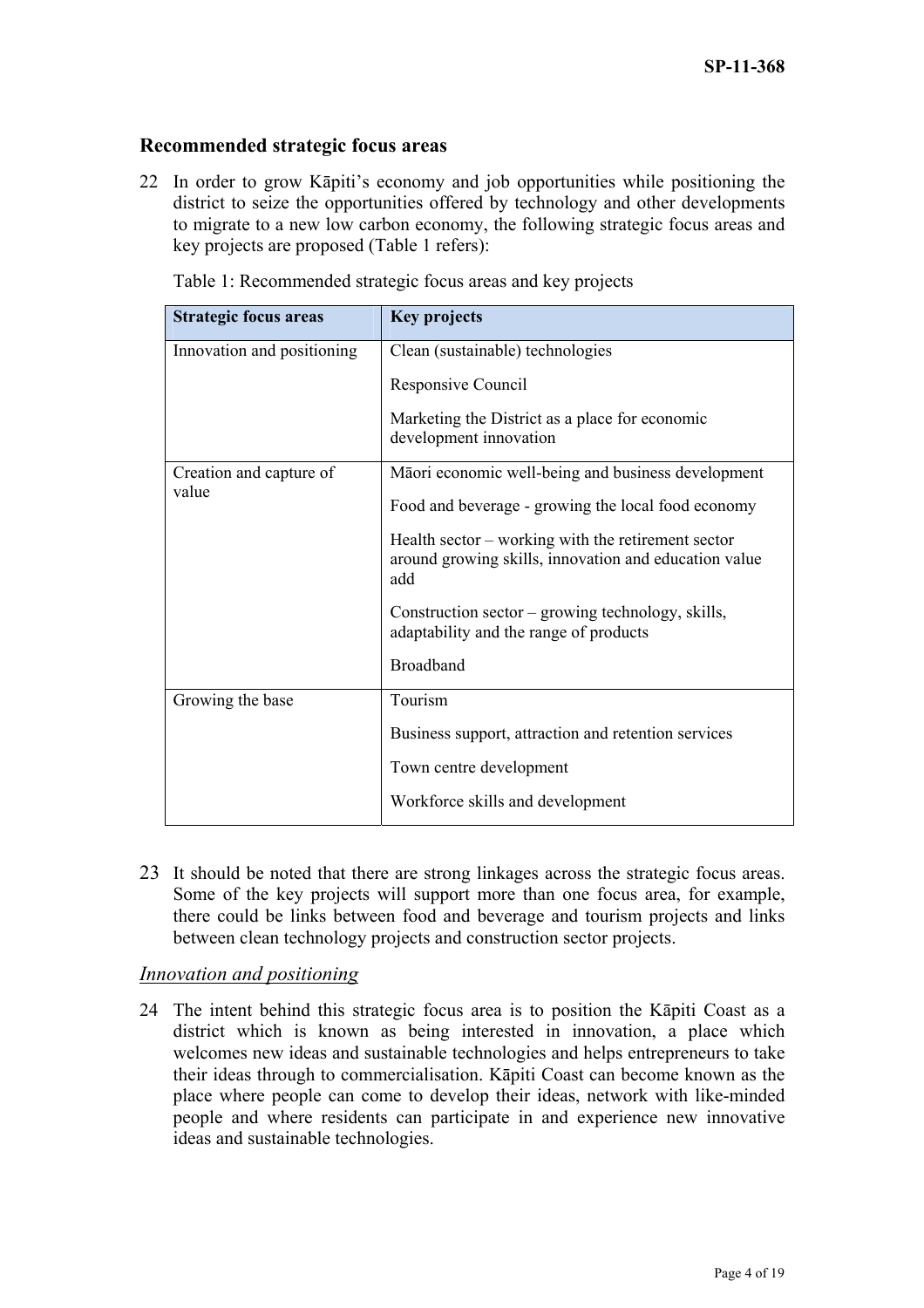### *Clean (sustainable) technology sector*

- 25 Support for the clean (sustainable) technology sector has been a key focus area for some time. An important part of this is a focus on renewable energy, green building, energy efficiency, electric vehicles and waste reduction and recycling. While this is an aspirational area and it is difficult to quantify value, there have already been concrete outcomes – the Clean Technology Centre at Ōtaki and the Energise Ōtaki initiative. While this is based in Ōtaki, there is potential to grow in the rest of the district and region.
- 26 Key activities in this project area are:
	- continue leadership thinking;
	- continue to leverage growth of the Clean Technology Centre with Grow Wellington;
	- build on the Clean Technology Centre and grow a successful clean technology park. This would include establishing a new business model to provide direct services to clean technology business such as access to R&D facilities and commercialisation services. This could include some form of direct investment if Council wishes to get involved;
	- streamline the Council's current role in terms of trialling new technologies where possible;
	- encourage the development of early-adopting domestic and commercial market – for example, this might include incentives, cheap loans/targeted rates, and leveraging Council's relationships with the community.
- 27 Based on a scenario that clean technology design and manufacturing is successful at the Clean Technology Park in Ōtaki, the following table estimates potential economic outcomes:

| Scenario and impact   | Probability | GDP<br>impact | Employment<br>impact |  |
|-----------------------|-------------|---------------|----------------------|--|
|                       |             | (\$m)         | (jobs)               |  |
| Clean technology      |             |               |                      |  |
| High                  | 20%         | 41.2          | 350                  |  |
| Medium                | 40%         | 20.6          | 175                  |  |
| Low                   | 40%         | 10.3          | 88                   |  |
| <b>Expected value</b> |             | 20.6          | 175                  |  |

*Table 2: Potential Clean-tech outcomes, 2021* 

**Source: NZIER, 2011** [Note this report is still draft]

**Note**: this is a scenario designed to contribute to policy discussions. It is not a financial estimate. It includes only the direct impacts of the industries.

28 In this scenario, the high level impact assumes that the Clean Technology Park is as successful as planned. The medium level scenario assumes it is 50% as successful as planned and the low level scenario assumes it is 25% as successful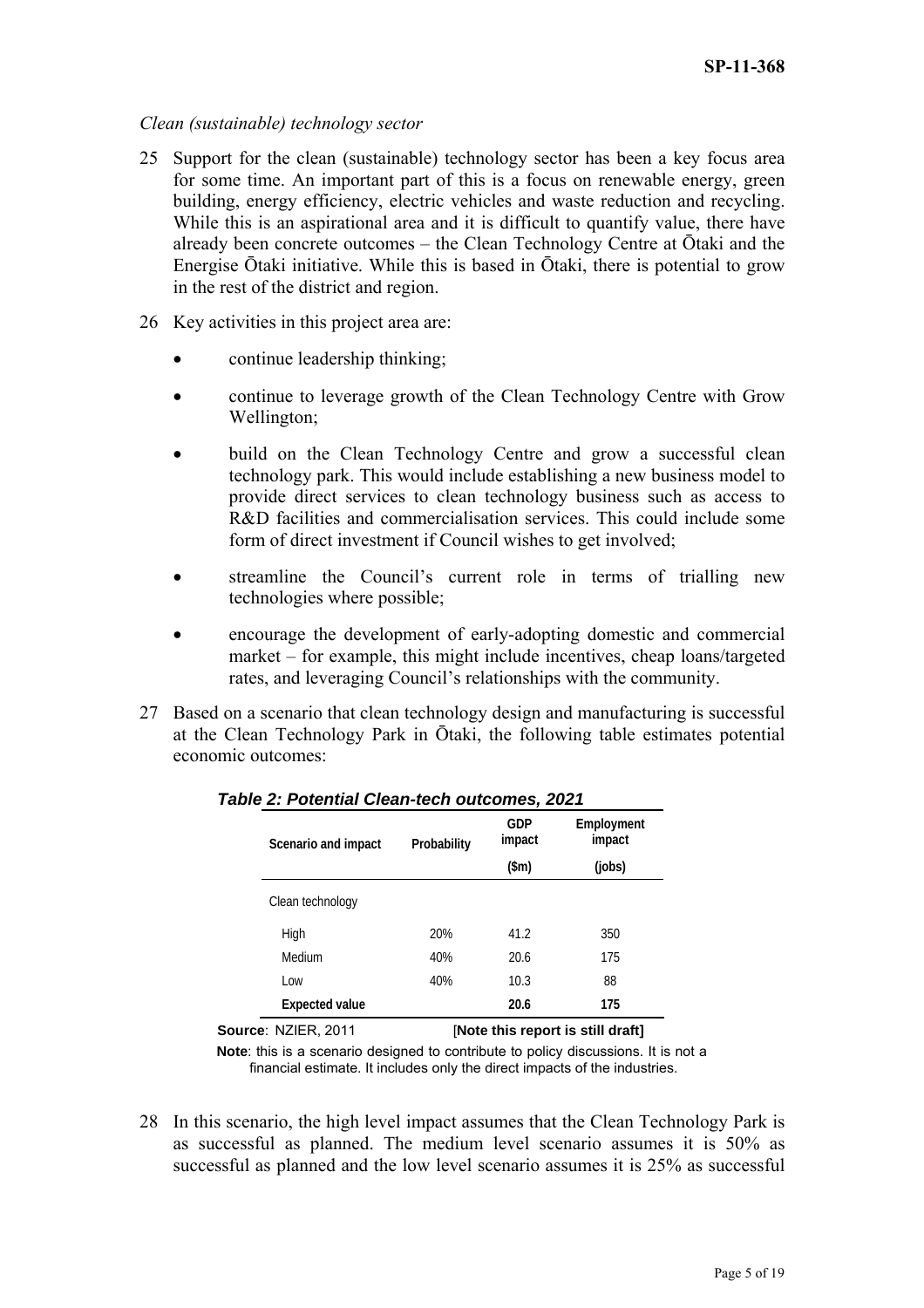as planned. The probabilities reflect an NZIER assessment of the riskiness of the strategies and the likelihood of success. The expected value is what NZIER considers to be most likely to occur.

### *Responsive Council*

- 29 This key activity in this project area focuses on developing the Council's capacity to be responsive and supportive to business. This means developing a system or function which will enable business to navigate its way through Council processes in a straight forward manner.
- 30 This includes assistance with information on regulatory requirements and processes, i.e., building consents and resource consents. While support can be provided, the Council is also required to fulfil its regulatory responsibilities so there can be tension here. This also includes providing economic and business information, networking, and introductions where appropriate.
- 31 The business community has consistently commented that it sees this as an area which needs improvement. A recent discussion in the Mayoral Forum on regional economic development also identified this as an important focus area and, in some instances, a regional approach may be most appropriate, for example, providing information, networking and introductions.

#### *Marketing the District as a place for economic development innovation*

32 Marketing the District as "an innovation district" should be distinguished from marketing for tourism or other reasons. This is about promoting the district as a community which welcomes innovation and is open to change and trialling new business and job creation concepts. It would be targeted specifically around innovation and ensuring that activities in this District are widely promoted and the benefits of doing business here are widely understood.

### *Creation and capture of value*

33 This focus area is about positioning the district to create and capture greater value from its current economic base in a way that also links into innovative thinking and business products and processes. This will include being able to seize the opportunities offered by technology and other developments to migrate to a new low carbon economy.

#### *Māori economic well-being and business development*

- 34 In partnership with iwi, Māori economic well-being continues to be a focus for the Council. Iwi are permanent residents of the District and over time will gain the potential to be investors as their capital base strengthens and Treaty settlements are completed.
- 35 For Māori, economic well-being is a concept which:
	- is individual and whānau/ hapū and iwi based;
	- links tangata whenua to the district;
	- contributes to the wider community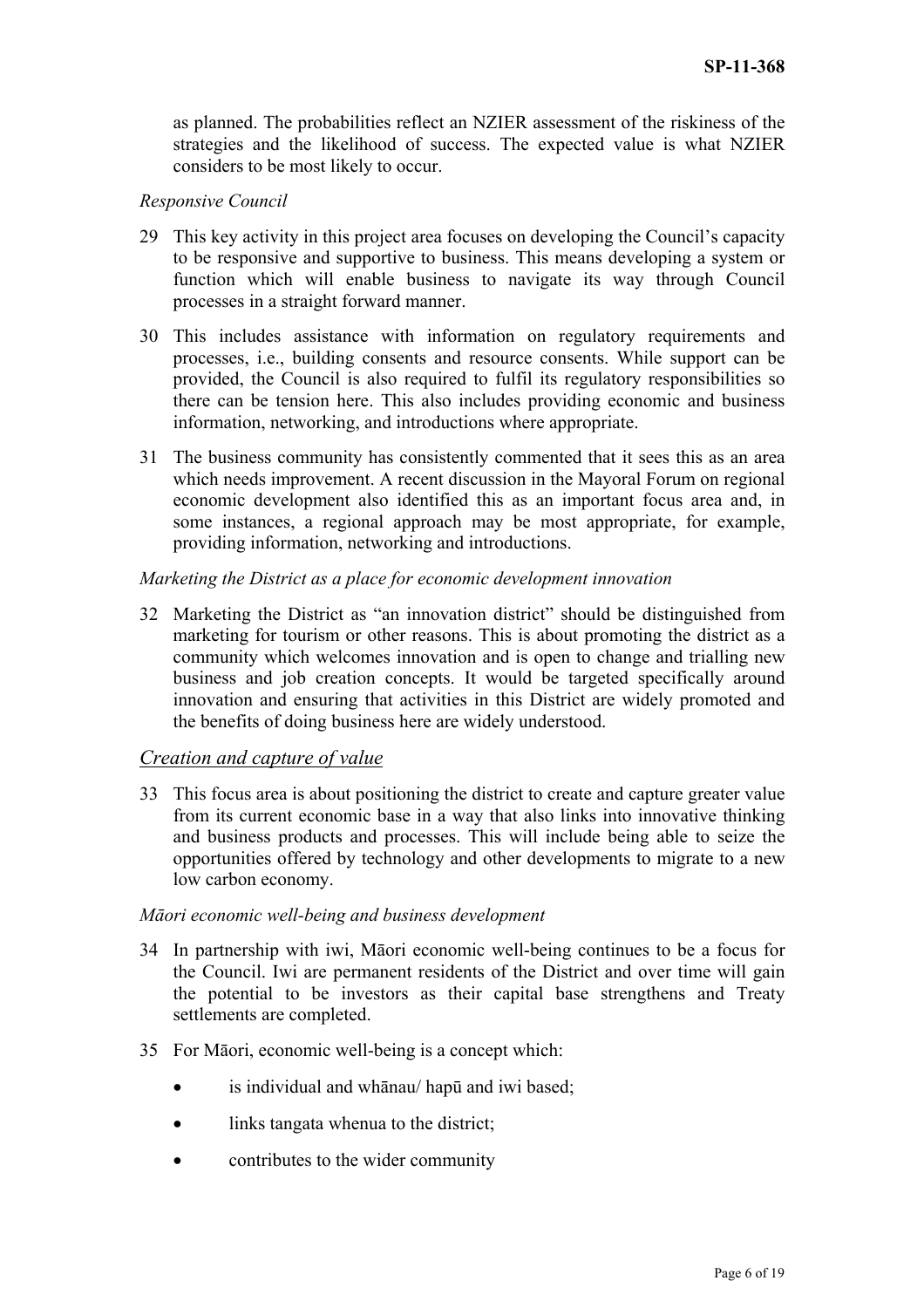- is inclusive of building opportunities for taurahere;
- is holistic not just about business but including health and wellbeing;
- is inclusive of land and all that this encompasses water, forests, etc;
- is inclusive of existing businesses, knowledge transfer; and
- will include Treaty settlements in the near future.
- 36 Iwi have indicated that they want an iwi focused approach. A potential key project is working with iwi to increase the use of under-developed land and maximise the value produced from it.
- 37 At this stage in order to support Māori economic well-being, the Council would work with iwi to prepare and implement a Māori Economic Development Plan which is linked to this strategy. Its development would be coordinated through Te Whakaminenga o Kāpiti.

### *Food and beverage*

- 38 The Kāpiti Coast has some high quality natural resources and soils which can support the development of a larger horticulture sector and a sustainable local food economy. Horticulture is important because it provides the necessary ingredients for high value add food businesses, for example, businesses such as Te Horo jams. This is not about picking winners but rather about enabling and facilitating new opportunities to grow the local food economy. Key activities in this project area are:
	- support business development in the primary sector which is value add focused, for example, growing the range and quantity of horticulture;
	- explore and utilise opportunities associated with innovation and new technologies, for example, setting up a cooperative kitchen;
	- link the Kāpiti Coast to the Wellington supply chain and work with the Wairarapa to increase opportunities in the lower North Island and upper South Island consumption chain;
	- connect growers, processors, local supermarkets, and consumers;
	- address major points of leakage from the local economy;
	- increase the depth of the spend on local food products;
	- develop links with the Clean Technology Centre at Ōtaki.
- 39 Research carried out in 2005 established that there is up to 6,701 hectares in the Greater Ōtaki area which is suitable for horticulture. At that time, only 672 hectares were actually used for horticulture.
- 40 Economic analysis subsequently carried out by BERL (2011) indicates there is considerable potential economic value in growing the horticulture sector on the good soils around Ōtaki. BERL developed several scenarios based on different amounts of land being used for horticulture – the current state, conservative,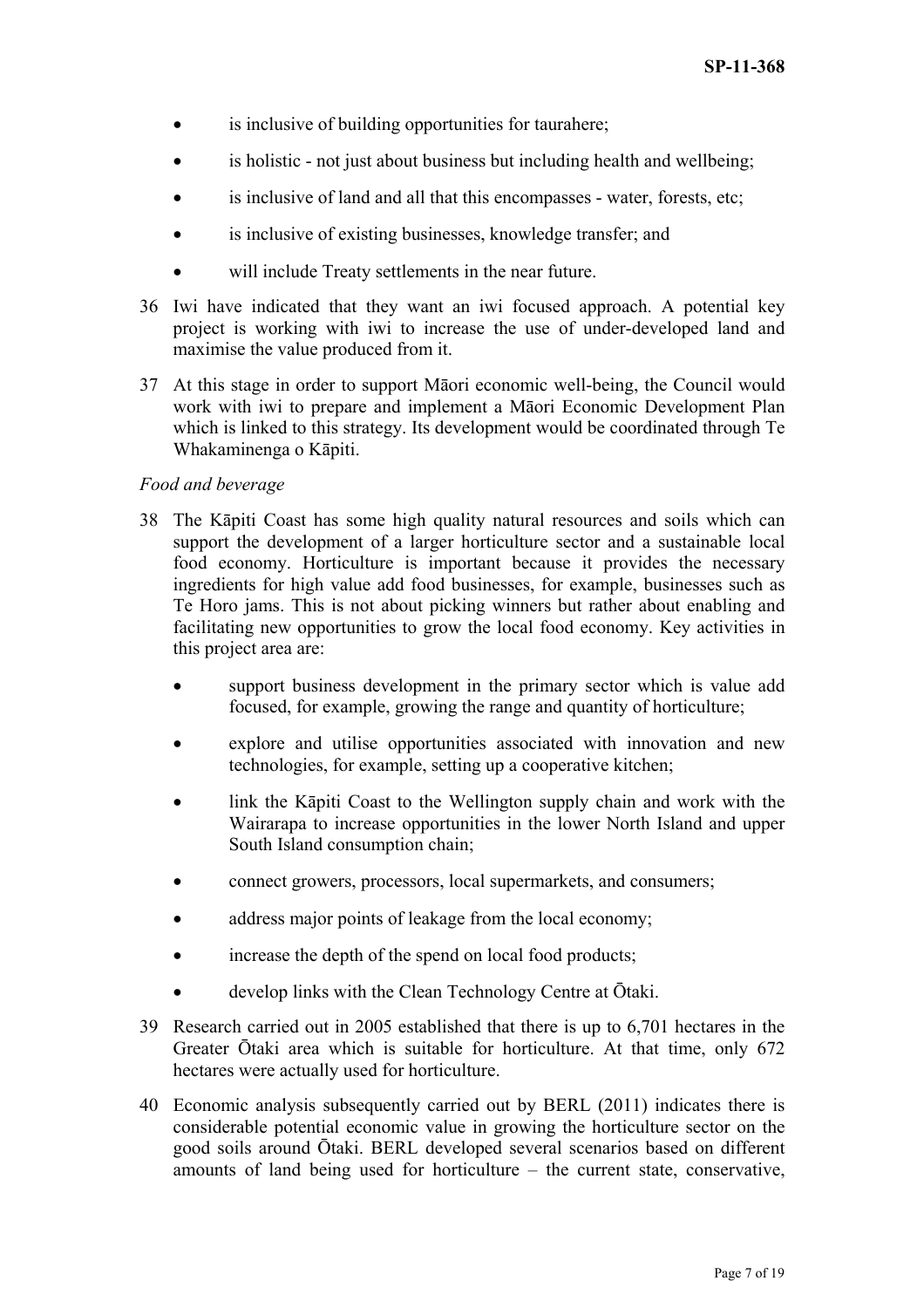horticultural stretch, and the upper bound. The horticultural stretch scenario while challenging seems achievable and worth aiming for. The upper bound is a theoretical scenario which assumes all suitable land is developed for horticulture. Potential economic value has been estimated in terms of sales, GDP growth and FTEs both directly within the Kāpiti Coast and indirectly in the rest of New Zealand.

41 The potential economic outcomes of focusing on developing horticultural land in the Greater Ōtaki area have been estimated at:

| Productive<br>rural<br>value $-2030$ | <b>Kapiti Coast</b> |                                    |                             |             | <b>New Zealand (additional)</b>    |                             |             |
|--------------------------------------|---------------------|------------------------------------|-----------------------------|-------------|------------------------------------|-----------------------------|-------------|
|                                      | Hectares            | Value of<br>sales<br>$(\text{Sm})$ | <b>GDP</b><br>$(\text{Sm})$ | <b>FTEs</b> | Value of<br>sales<br>$(\text{Sm})$ | <b>GDP</b><br>$(\text{Sm})$ | <b>FTEs</b> |
| Current state<br>(2005)              | 672                 | 62.5                               | 27                          | 396         | 32.8                               | 15.1                        | 118         |
| Conservative                         | 1010                | 71.3                               | 31.1                        | 472         | 37.9                               | 17.5                        | 139         |
| Horticultural<br>Stretch             | 3000                | 160.9                              | 72.1                        | 1087        | 49.5                               | 22.4                        | 198         |
| Upper bound                          | 6701                | 259.1                              | 114.6                       | 1770        | 57.5                               | 28.8                        | 236         |

| Table 3: Potential economic value of rural productive land in the Greater Ōtaki area by 2030 |  |  |
|----------------------------------------------------------------------------------------------|--|--|
|                                                                                              |  |  |
|                                                                                              |  |  |
|                                                                                              |  |  |

Source: BERL, 2011. Assessment of the economic value of the rural productive potential in the Greater Ōtaki Area.

#### *Health/retirement services sector*

- 42 This sector is linked to a large part of the District's community and economy. It makes sense to seek opportunities to support its growth and development, maximise value from services. This might include a focus on training, health technology development, skills training and a link to the housing options work being carried out by the Council.
- 43 Some preliminary work has been done in this area which confirms there may be opportunities. Further work will need to be done to identify specific actions the Council could take. This will need to involve discussion with key stakeholders in the sector and those people who will be retiring in the next 10 years so we can understand the future demand for services in this sector.

#### *Construction sector*

- 44 Positioning the construction sector so that it is able to ride out the construction cycles as much as possible and recognises the opportunities for innovation and change is an important aspect of this focus area. Key activities in this project area are:
	- expand demand for energy efficiency products and services through investment in retrofits of existing building stocks, for example, Council buildings and older person housing.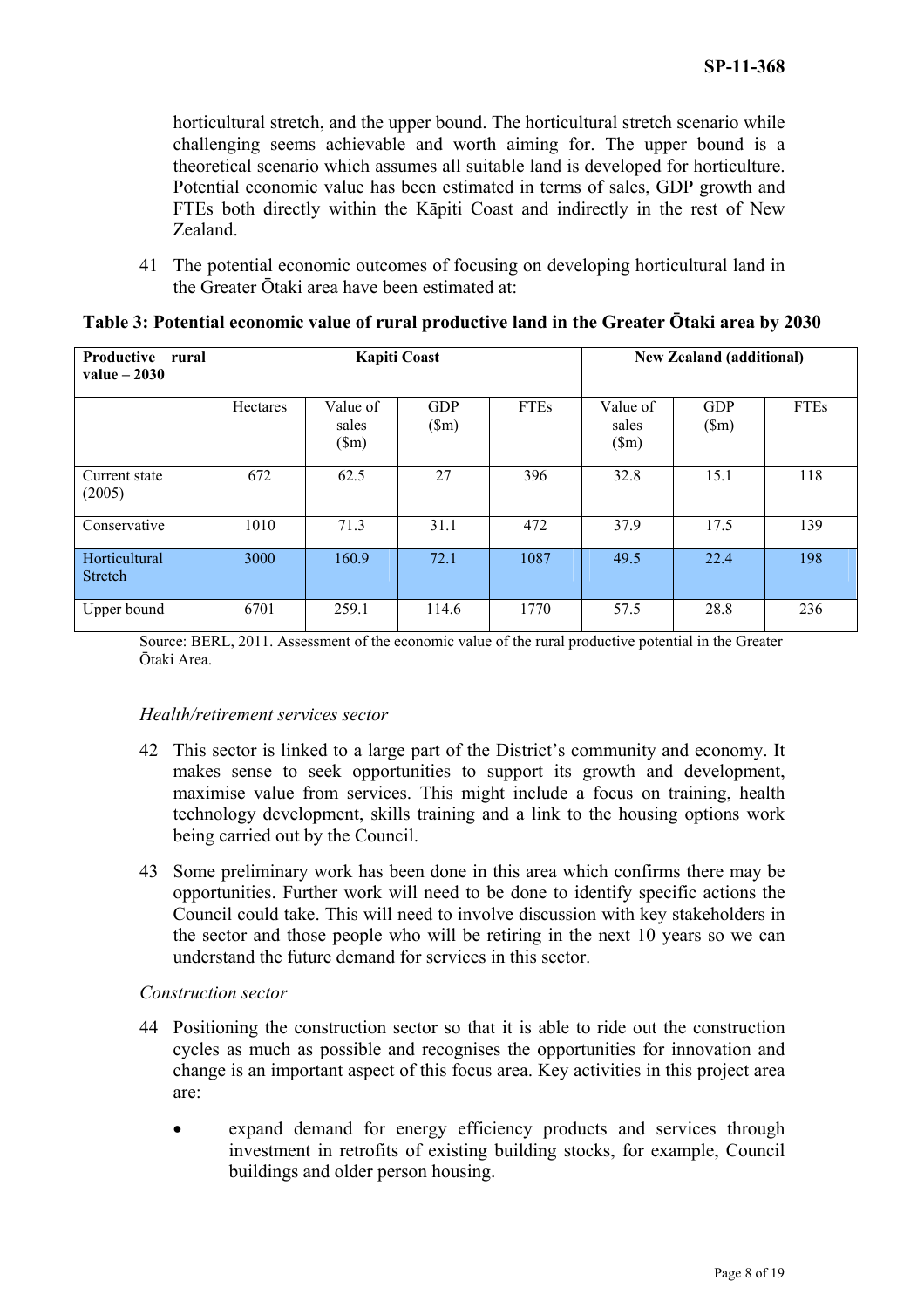- encourage the uptake of sustainable building technologies in the construction sector, for example, building energy efficient houses such as the Little Greenie;
- support the development of appropriate training courses, for example, the construction course being run by Weltec from the Clean Technology Centre.
- 45 The outcomes of focusing in this area could include a sector which in 10 years time:
	- can install and use new technologies efficiently
	- is strongly linked to the education sector around trades
	- is known for innovative trade skills
	- is investing in new housing types and systems
	- is selling its IP via training and out of District activity.

#### *Broadband*

46 Broadband is a critical transformative technology. The Council will continue to work with the wider region to advocate for faster delivery and continue to support local investments such as the UFB along Riverbank Road, Ōtaki.

#### *Growing the base*

47 The intent of this focus area is to provide continued support for the wide range of businesses which make up the District's economy but which are not necessarily part of the sectors specifically identified above.

#### *Tourism*

- 48 The tourism sector continues to be a part of the Kāpiti Coast economy that is worth developing because it can link to, build on, and reinforce many opportunities with other sectors. This focus area encompasses the potential to:
	- direct the majority of effort on growing existing domestic markets get domestic tourists to come back more often and manage risk posed by increasing energy costs and potential loss of cheap transport;
	- build strong partnerships with tourism agencies in the Wellington region in order to leverage mutual benefits from having more to offer visitors to the region;
	- build strong partnerships with tourism agencies in the Auckland region in order to leverage benefits from Kāpiti Airport;
	- grow international market driven off marketing to domestic market. If Wellingtonians can't wait to come to/come back to Kāpiti, they will tell their visiting friends and family.
	- develop a Kapiti brand for example, gourmet, high quality, based on natural advantages – mountains to sea.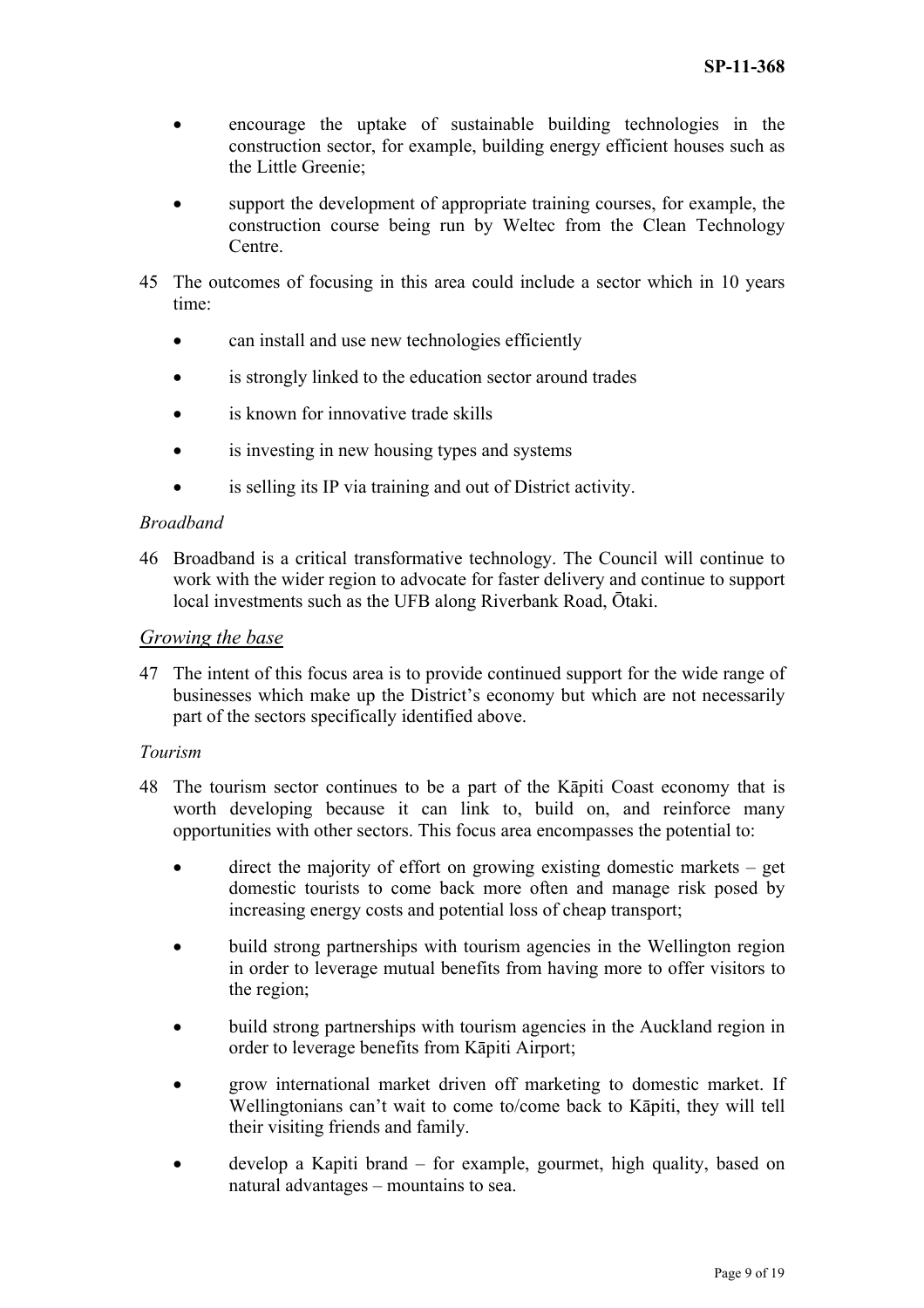- develop Creative Kāpiti build on current Kāpiti one-day arts trail event.
- develop Sustainable Kāpiti Kāpiti as a leader in sustainable low carbon living, for example, the Sustainable Home and Garden Show and the Greenest Street competitions
- 49 Table 4 estimates the potential economic benefits of focusing in this area:

| Scenario and impact   | Probability | GDP impact    | <b>Employment impact</b> |
|-----------------------|-------------|---------------|--------------------------|
|                       |             | $(\text{5m})$ | (jobs)                   |
| Tourism               |             |               |                          |
| High                  | 25%         | 48.7          | 1,262                    |
| Medium                | 50%         | 24.4          | 631                      |
| Low                   | 25%         | 12.2          | 316                      |
| <b>Expected value</b> |             | 27.4          | 710                      |

*Table 4: Potential tourism outcomes* 

Source: NZIER, 2011 **[Note this report is still draft]** Note: this is a scenario designed to contribute to policy discussions. It is not a financial estimate. It includes only the direct impacts of the industries.

50 In this scenario, high impact assumes visitor expenditure increases to the same level as the national average by focusing on high-value tourism and increasing over-night visitors. Medium impact assumes the growth in tourism is 50 percent of the high-growth scenario. Low impact assumes the growth in tourism is 25 percent of the high-growth scenario.

*Business support, attraction and retention services* 

- 51 At present the Council provides some funding via Nature Coast Enterprise for general business support, mentoring, attraction and retention services. This ensures both existing and new businesses have access to information and training to enable them to grow. An important part of this will be an investment in attracting more businesses to the area which will grow the size of the economy and offer more job opportunities.
- 52 The Council has some information which indicates that businesses also see a need for projects and activities in this area. A 2011 survey of local businesses conducted by McDermott Miller provides information on what some local businesses consider to be activities for advancing economic development – see Table 5 below. This survey ranks attracting more businesses to the Kāpiti Coast as the most important economic development activity. The survey also rates highly other activities which are a key part of the draft strategy, for example, the preparation of a strategy, providing leadership, improving infrastructure, and attracting capital for investment in business.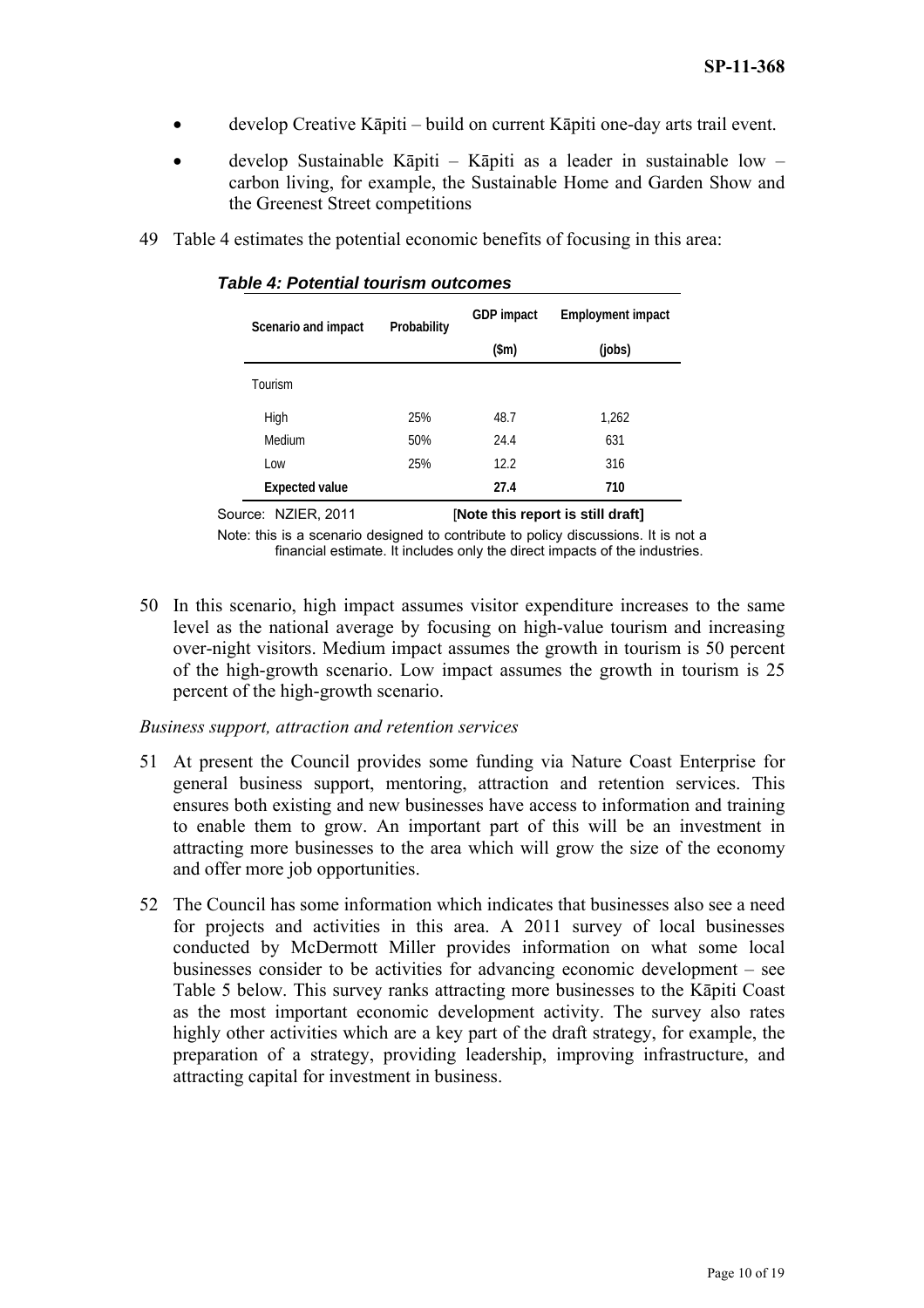| <b>Total Sample by Weight and Rank</b>                                           |        |                |
|----------------------------------------------------------------------------------|--------|----------------|
| <b>Total Sample</b>                                                              | Weight | Rank           |
| Attracting more businesses to Kapiti Coast                                       | 600    |                |
| Setting a clear Economic Development Strategy for Kapiti Coast                   | 532    | $\overline{2}$ |
| Stronger economic leadership for the District                                    | 524    | 3              |
| Improving quality/reliability of infrastructure                                  | 509    | 4              |
| New air transport links                                                          | 494    | 5              |
| Attracting capital for business expansion and/or product development             | 486    | 6              |
| Upgrading road links within Kapiti Coast District                                | 471    | 7              |
| Upgrading road transport links to other Districts/regions                        | 466    | 8              |
| Stimulating tourism/leisure industry to increase visitors/tourists               | 456    | 9              |
| Increasing business start-ups in Kapiti Coast                                    | 437    | 10             |
| Kapiti Coast businesses and households to buy local whenever possible            | 404    | 11             |
| Attracting more skilled/qualified workers to live in Kapiti Coast                | 381    | 12             |
| Extending networking opportunities with other Greater Wellington Region business |        |                |
| people                                                                           | 355    | 13             |
| Upskilling Kapiti Coast's resident workforce                                     | 351    | 14             |
| Upskilling Kapiti Coast business managers                                        | 340    | 15             |
| Increasing effectiveness of economic development agency Nature Coast Enterprises | 339    | 16             |
| Upgrading retailing so that residents spend more in Kapiti District              | 333    | 17             |
| Increasing supply of land zoned for industrial/commercial development            | 330    | 18             |
| Improving environmental sustainability practices of businesses in the District   | 317    | 19             |
| Increasing involvement of economic development agency Grow Wellington            | 296    | 20             |
| Extending networking opportunities with Kapiti Coast business people             | 284    | 21             |
| Increasing involvement of Chamber of Commerce                                    | 282    | 22             |

# **Table 5: Importance of Measures in Advancing Economic Development of Kāpiti Coast:**

Source: McDermott Miller Limited, 2011. Independent evaluation of the effectiveness of Nature Coast Enterprise

### *Town Centre development*

- 53 Town centre development has been an on-going focus for the Council for some time. While not funded through the economic development activity, town centres provide vital infrastructure for the economy and are vital to the success of this strategy.
- 54 As the Development Management Strategy 2007 identifies, the town centres play a major role well beyond being a simple location for retail and civic activities. Maturing the District's main centres, in the sense of increasing the range of activities that take place in them and improving their appearance and liveability, will benefit the District in the following ways:
	- increase the sense of belonging;
	- increase investment flows;
	- provide local employment;
	- support passenger transport and reduce the impacts on the environment; and
	- increase housing choice.
- 55 The Council has an on-going work programme in this area managed under the Development Management activity area.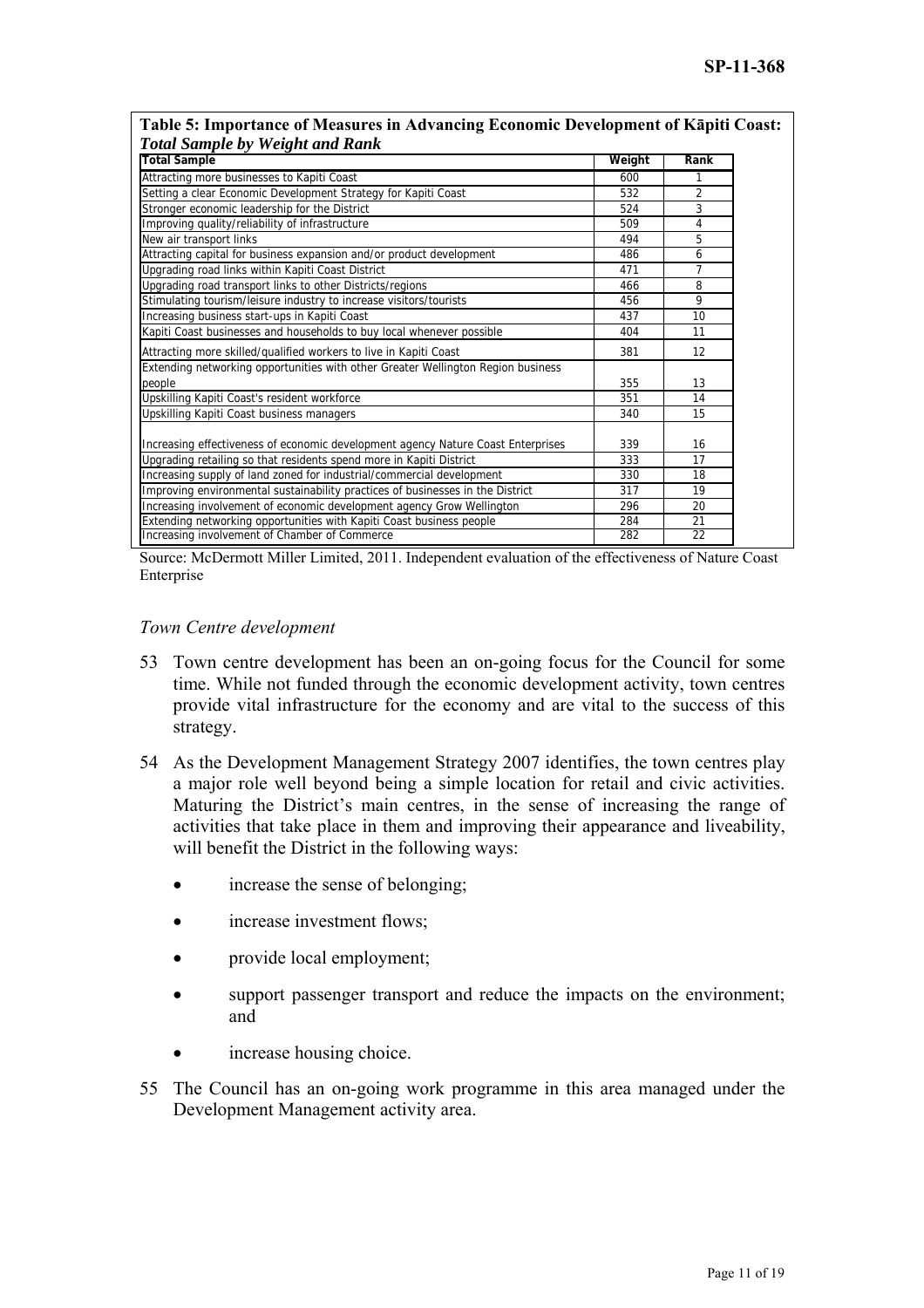## *Workforce skills and development*

- 56 A key part of 'Growing the base' is a focus on facilitating opportunities for improved workforce training and development. A workforce with the skills to match available jobs is important to growing local business. It will also improve job opportunities for people to live and work locally.
- 57 Initially this project will focus on identifying gaps in training opportunities and skills and investigate solutions for filling the gaps.
- 58 An example of this is the Youth Employment Project where training providers, Nature Coast Enterprise, the Chamber of Commerce and the Council, and the Youth Council are working together to make sure that young people in the District have the right skills to transition successfully from school to further education or employment. The aim is also to make sure that skills investment is also directly linked to economic development opportunities.

### *Relationship of review to regional economic development initiatives*

- 59 Recent discussions in the Mayoral Forum have agreed that a new regional economic development strategy will be developed based around six key areas:
	- technology driven innovation including the Clean Technology centre and Creative HQ
	- investment for growth the creation of a capital markets forum
	- Open for business developing the capacity and reputation of the region's Councils to support business and economic development
	- world class infrastructure broadband, long-haul flights, the port, subregional infrastructure such as irrigation in the Wairarapa
	- targeted marketing to attract business, investment and talent
	- education and workforce development.
- 60 The direction of the regional strategy is complementary to the direction of the strategy proposed in this paper. It adds strength to the focus on innovation and investment.

# Financial Considerations

61 The financial implications of the economic development activity review will be reported to this Committee on 2 February as part of the report on service delivery options. Financial issues and options will be incorporated into the development of the draft 2012 Long Term Plan.

## Legal Considerations

62 There are no legal implications at this time.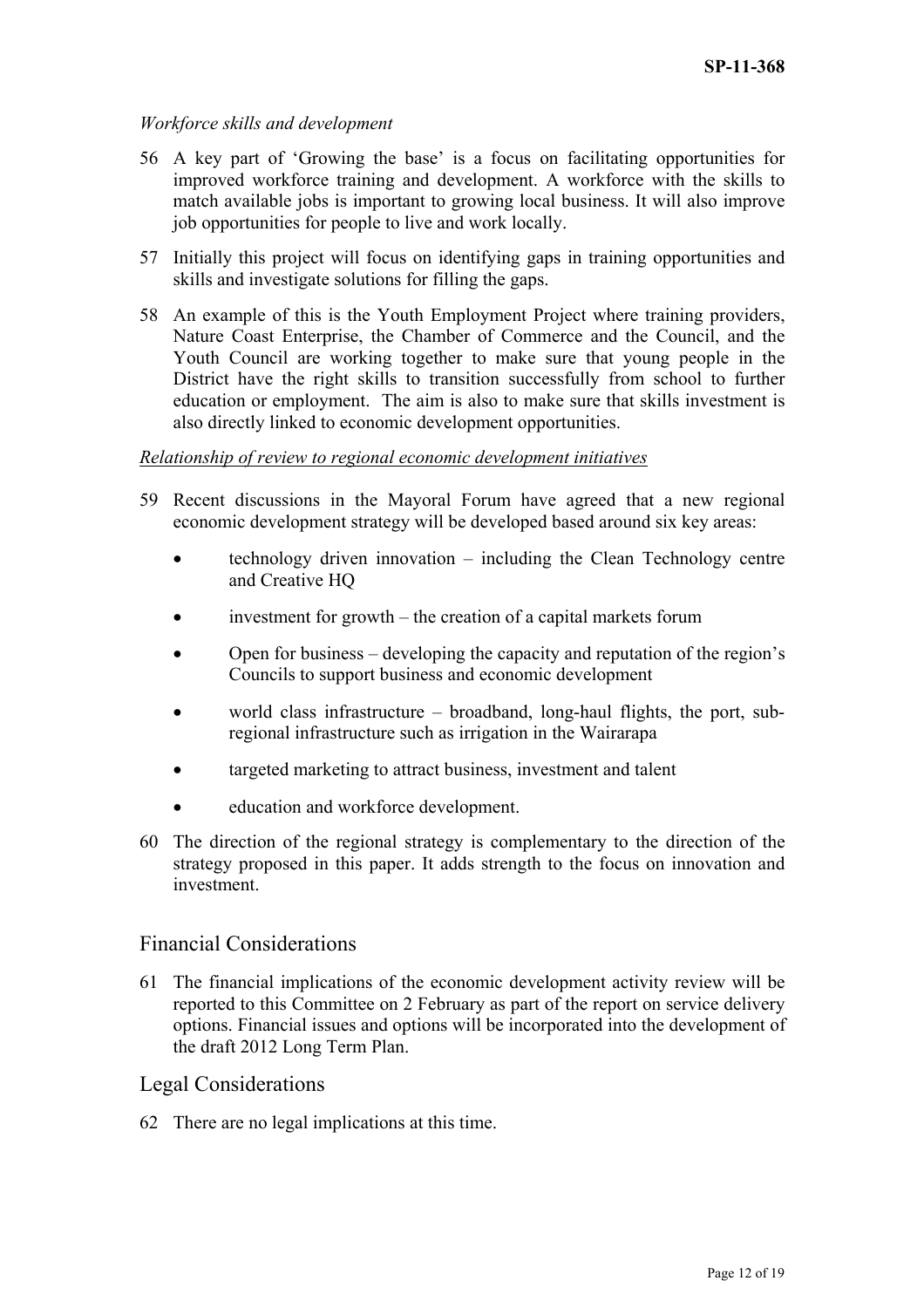# Delegation

63 The Committee may make a decision under Section B1 of the Governance Structure approved by Council on 21 April 2011:

*"6 Generally… this delegation provides authority to exercise all functions, duties and powers relating to all matters assigned to this Committee… where financial provision has been made for the decision or activity in the LTCCP or Annual Plan, and where the action proposed is not contrary to established Council strategy and/or policy, or the power of delegation".* 

Also relevant is para 5.2:

 '*Oversee the development (within any wider existing strategic framework) of social and economic community policies associated with promoting the social, economic, environmental and cultural wellbeing of the District;…"* 

## Consultation

- 64 The Working Party has had discussions with the Chamber of Commerce on its vision for economic development in Kāpiti and what the strategy should cover. It has also discussed Māori economic development needs with representatives of Te Whakaminenga O Kāpiti. It has met with Grow Wellington, businesses at the Clean Tech Centre at Ōtaki and Te Arahanga o Nga Iwi.
- 65 The Chamber of Commerce is also facilitating a group of key business people in Kāpiti to develop a vision for economic development and ideas on what needs to be delivered. The group ran a workshop on 10 November and information on the outcomes is expected soon. At this stage we expect a short report which documents 'visions' for each of the primary, manufacturing, construction, retail and distribution, business services, recreational services, social services sectors. The 'visions' will set out what that sector of the economy looks like in 2031 and how that benefits the Kapiti community. There will also be a section on 'crosscutting themes' where the themes common across several sectors are described in more detail.
- 66 Consultation will also be undertaken through the contracts discussed earlier in this report.
- 67 Should the Committee approve the draft strategy, it is suggested that the Economic Development Review Working Party may wish to meet again with the key stakeholders identified above and seek feedback.
- 68 Formal consultation on the strategy will be carried out as part of the 2012 Long Term Plan.

### Policy Implications

69 There are policy implications arising from this report. The report proposes a new economic development strategy. However, the proposed strategy is consistent with the strategic direction set out in the 2009 Long Term Council Community Plan and the 2010/11 Annual Plan.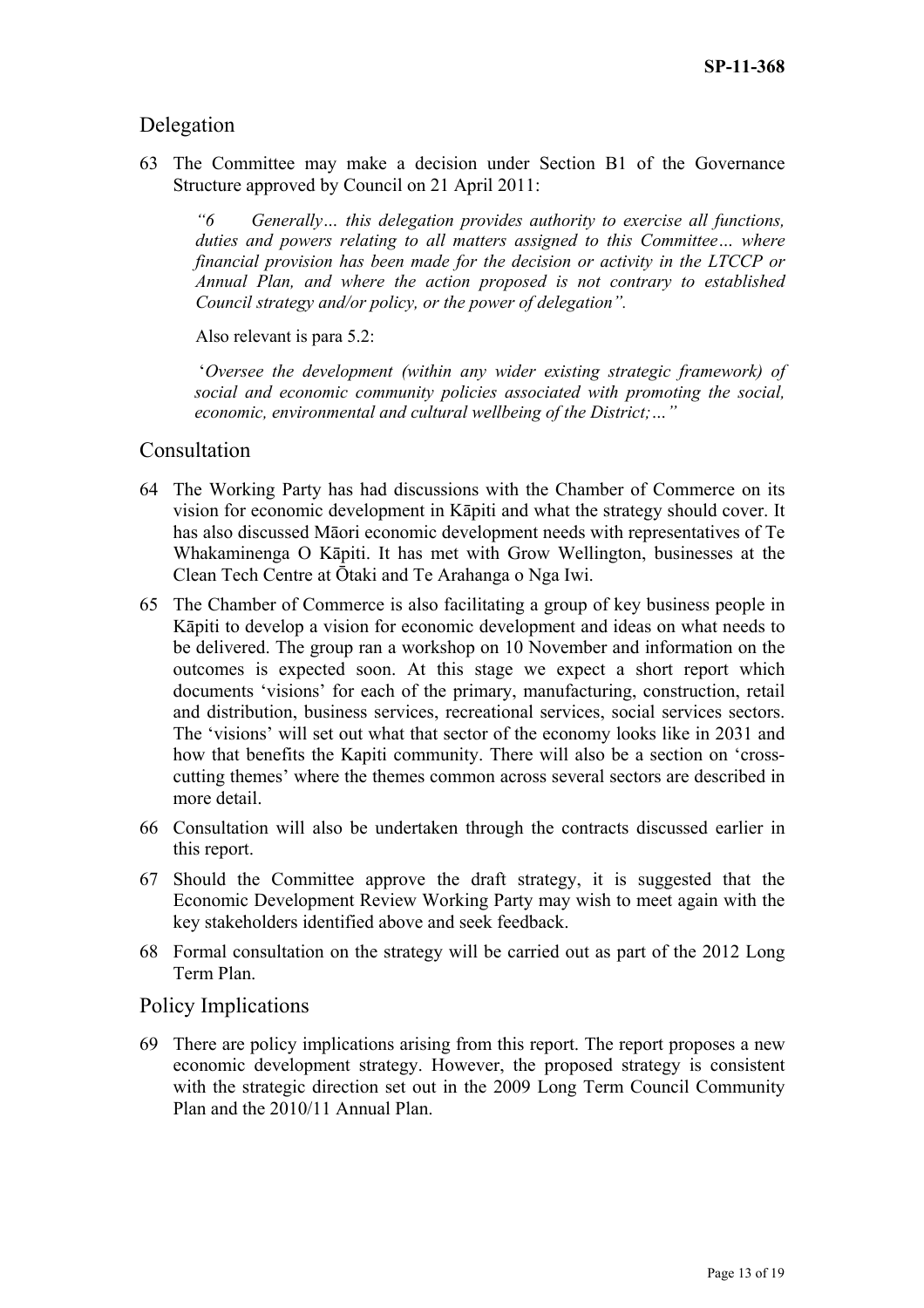70 The proposed strategy and service delivery option (once confirmed), will be incorporated in the draft 2012 Long Term Plan and be subject to review and consultation as part of that process.

# Tāngata Whenua Considerations

- 71 A Te Whakaminenga O Kāpiti representative participates in the Working Party to facilitate input to the review from tāngata whenua. Discussions have also been held with other members of Te Whakaminenga O Kāpiti. As a result, it is proposed that the Council works with iwi to prepare and implement a Māori Economic Development Plan which is linked to this strategy. The plan development will be coordinated through Te Whakaminenga o Kāpiti.
- 72 The Council has provided support for the development and implementation of Te Aho, the Kāpiti Horowhenua Māori Economic Development Strategy, since 2008. This will be further discussed as part of the report on service delivery options in February 2012.

# Publicity Considerations

73 Given that the preferred service delivery option has yet to be confirmed, no publicity is proposed at this point. Some media activity may be appropriate once the Council has considered the final recommendations in February 2012. A Communications Plan will be prepared to assist with this.

# **CONCLUSION**

- 74 Given the potential for both risks and opportunities in the economic sphere over the next few decades, it is important that the Council has a strategic framework within which to act to strengthen the District's economy. It is also important there is clear direction to enable assessment of delivery options. The Council can make an important contribution to ensuring the Kāpiti Coast's communities are as resilient as possible to shocks and well-positioned to take advantage of the opportunities that will arise.
- 75 A significant leadership opportunity exists for the Council in acting as guardian and champion of the long-term strategic objectives of making the Kāpiti Coast a great place to live, work and play and of migrating the District to a new economy.
- 76 Should the Council approve the economic development strategy proposed in this paper, it will be developed into a draft document which can be consulted on as part of the 2012 Long Term Plan process.

# **RECOMMENDATIONS**

- 77 That the Environment and Community Development Committee confirms the following long-term economic development objectives for the economic development strategy:
	- to make the Kāpiti Coast a great place to work as well as live and play;
	- to transform the Kāpiti Coast to a 'new economy' over the first half of the 21st century which is less reliant on servicing population growth and is an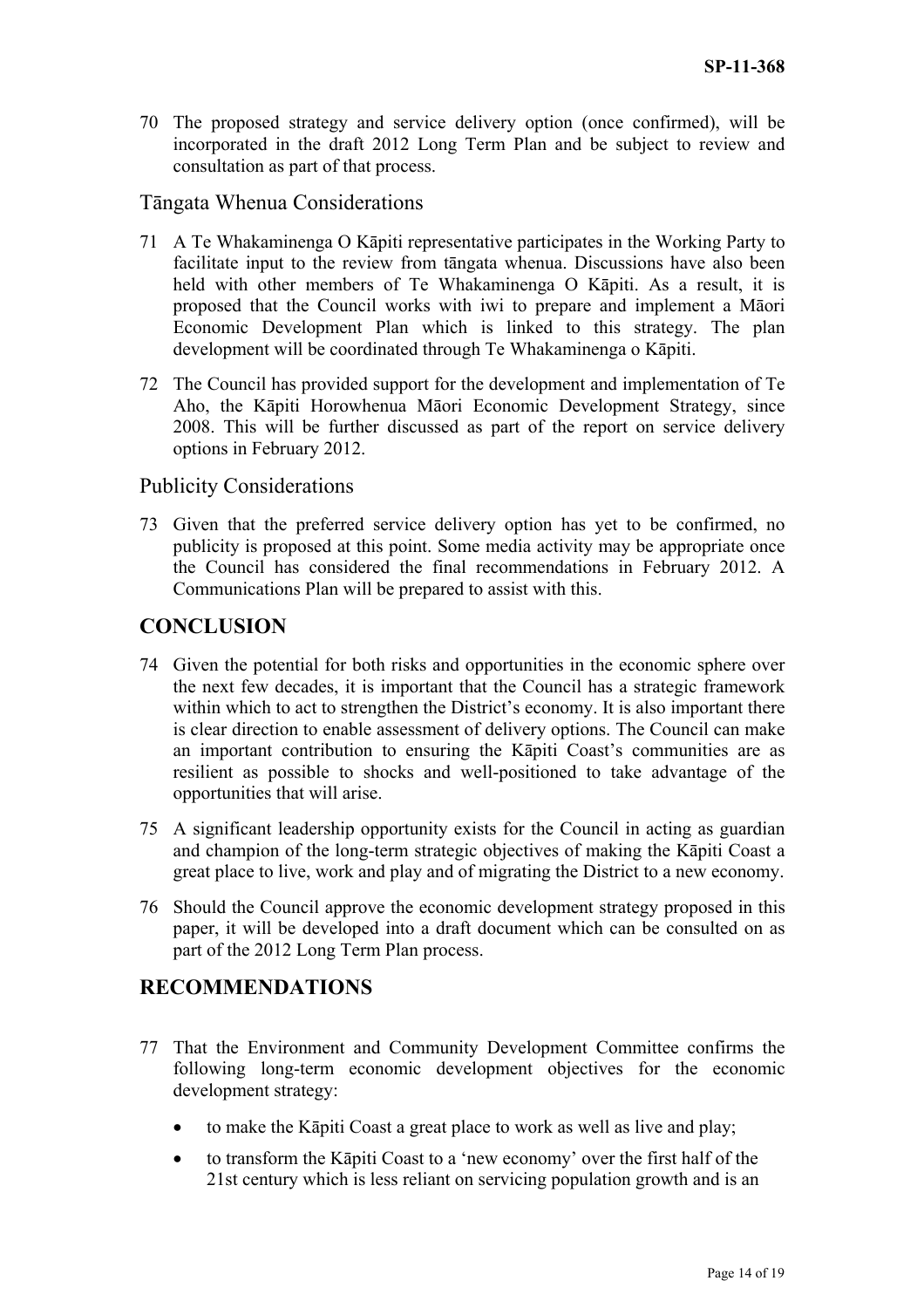active and successful participant in the emerging global low-carbon economy.

78 That the Environment and Community Development Committee adopts the strategic focus areas, projects and activities as the basis for the development of the draft economic development strategy as set out in Table 6 to Report SP-11- 368 below:

| <b>Recommended</b><br><b>Strategic focus</b><br>areas    | Projects                                                                       | <b>Activities</b>                                                                                                                                                              |
|----------------------------------------------------------|--------------------------------------------------------------------------------|--------------------------------------------------------------------------------------------------------------------------------------------------------------------------------|
| Innovation and<br>positioning                            | Clean (sustainable)<br>technologies                                            | Continue leadership in the clean<br>technology area                                                                                                                            |
|                                                          |                                                                                | Leverage growth off the Clean<br><b>Technology Centre</b>                                                                                                                      |
|                                                          |                                                                                | Grow the Clean Technology Park                                                                                                                                                 |
|                                                          |                                                                                | Streamline Council's role in trialling new<br>technologies                                                                                                                     |
|                                                          |                                                                                | Encourage the development of an early<br>adopting domestic and commercial<br>market                                                                                            |
|                                                          | Responsive Council                                                             | Develop a system or function which will<br>enable business to navigate its way<br>through Council processes in a straight<br>forward manner.                                   |
|                                                          | Marketing the District<br>as a place for economic<br>development<br>innovation | Market Kapiti as the 'innovation district'                                                                                                                                     |
| Transformation – the<br>creation and capture<br>of value | Māori economic well-<br>being and business<br>development                      | In partnership with iwi prepare and<br>implement a Māori economic well-being<br>strategy                                                                                       |
|                                                          |                                                                                | Work with iwi to increase the use of<br>under-developed land and maximise the<br>economic value of production from the<br>land                                                 |
|                                                          | Food and beverage -<br>growing the local food<br>economy                       | Support business development in the<br>primary sector which is value add<br>focused, for example, growing the local<br>food economy based on local horticulture<br>development |
|                                                          |                                                                                | Explore and utilize opportunities<br>associated with innovation and new<br>technologies, for example, setting up a                                                             |

Table 6: Recommended strategic focus areas, projects and activities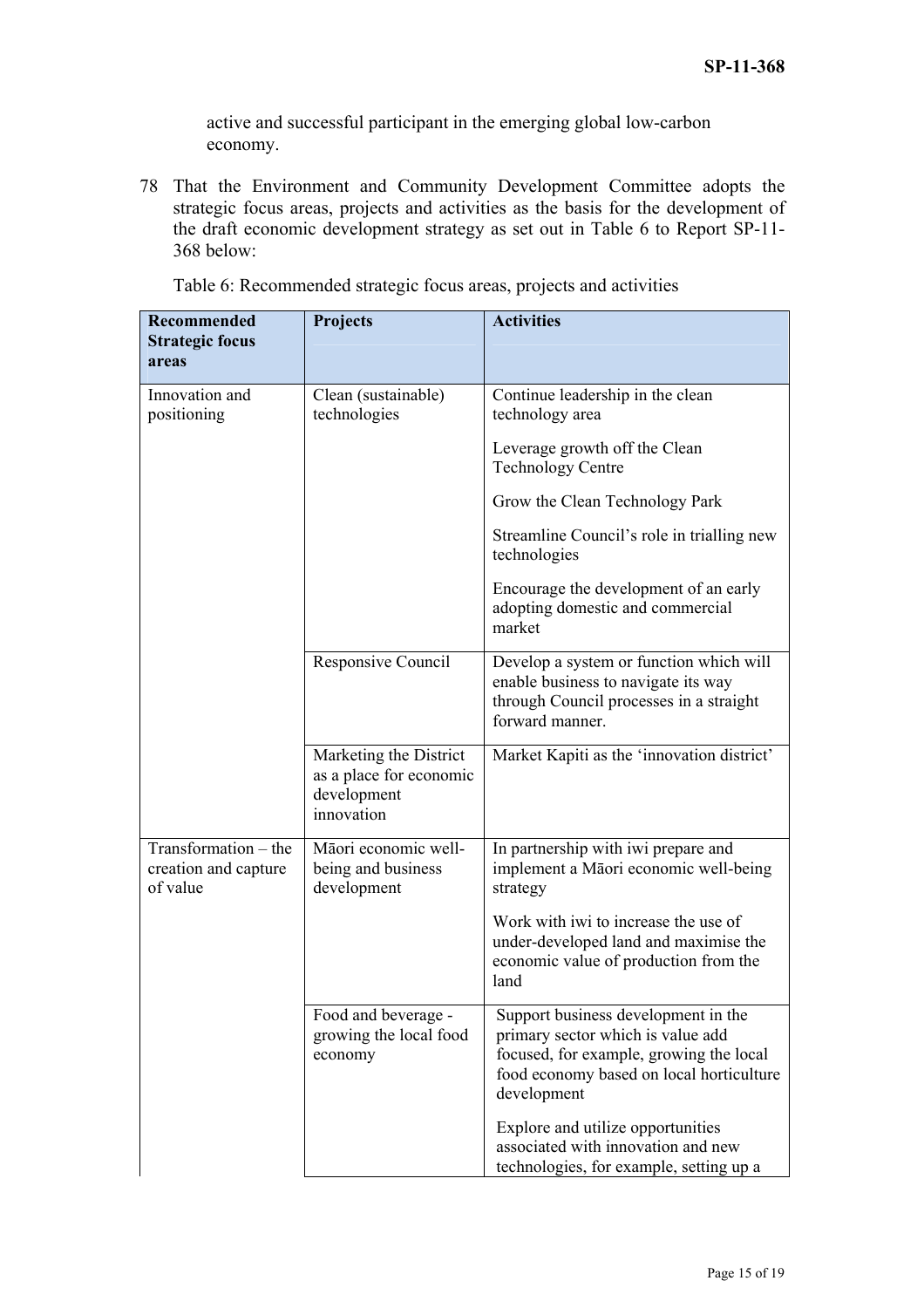|                  |                                                                                                                            | cooperative kitchen                                                                                                                                                                                                  |
|------------------|----------------------------------------------------------------------------------------------------------------------------|----------------------------------------------------------------------------------------------------------------------------------------------------------------------------------------------------------------------|
|                  |                                                                                                                            | Link the Kapiti Coast to the Wellington<br>supply chain and work with the<br>Wairarapa to increase opportunities in<br>the lower North Island and upper South<br>Island consumption chain                            |
|                  |                                                                                                                            | Connect growers, processors, local<br>supermarkets, and consumers;                                                                                                                                                   |
|                  |                                                                                                                            | Address major points of leakage from the<br>local economy                                                                                                                                                            |
|                  |                                                                                                                            | Increase the depth of the spend on local<br>food products                                                                                                                                                            |
|                  |                                                                                                                            | Develop links with the Clean Technology<br>Centre at Ōtaki                                                                                                                                                           |
|                  | Health sector-<br>working with the<br>retirement sector<br>around growing skills,<br>innovation and<br>education value add | Further investigate opportunities in the<br>sector to identify specific actions Council<br>could take. This will need to involve<br>discussion with key stakeholders in the<br>sector.                               |
|                  | Construction sector -<br>growing technology,<br>skills, adaptability and<br>the range of products                          | Expand demand for energy efficiency<br>products and services through investment<br>in retrofits of existing building stocks,<br>for example, Council buildings and<br>retirement flats.                              |
|                  |                                                                                                                            | Encourage the uptake of sustainable<br>building technologies in the construction<br>sector, for example, building energy<br>efficient houses such as the Little<br>Greenie;                                          |
|                  |                                                                                                                            | Support Weltec to run trade training<br>courses from the Clean Technology<br>Centre                                                                                                                                  |
|                  | <b>Broadband</b>                                                                                                           | Continue to work with the wider region<br>to advocate for faster delivery and<br>continue to support local investments<br>such as the UFB along Riverbank Road,<br>Ōtaki.                                            |
| Growing the base | Tourism                                                                                                                    | Focus the majority of effort on growing<br>existing domestic markets – get domestic<br>tourists to come back more often and<br>manage risk posed by increasing energy<br>costs and potential loss of cheap transport |
|                  |                                                                                                                            | Build strong partnerships with tourism<br>agencies in the Wellington region in<br>order to leverage mutual benefits from                                                                                             |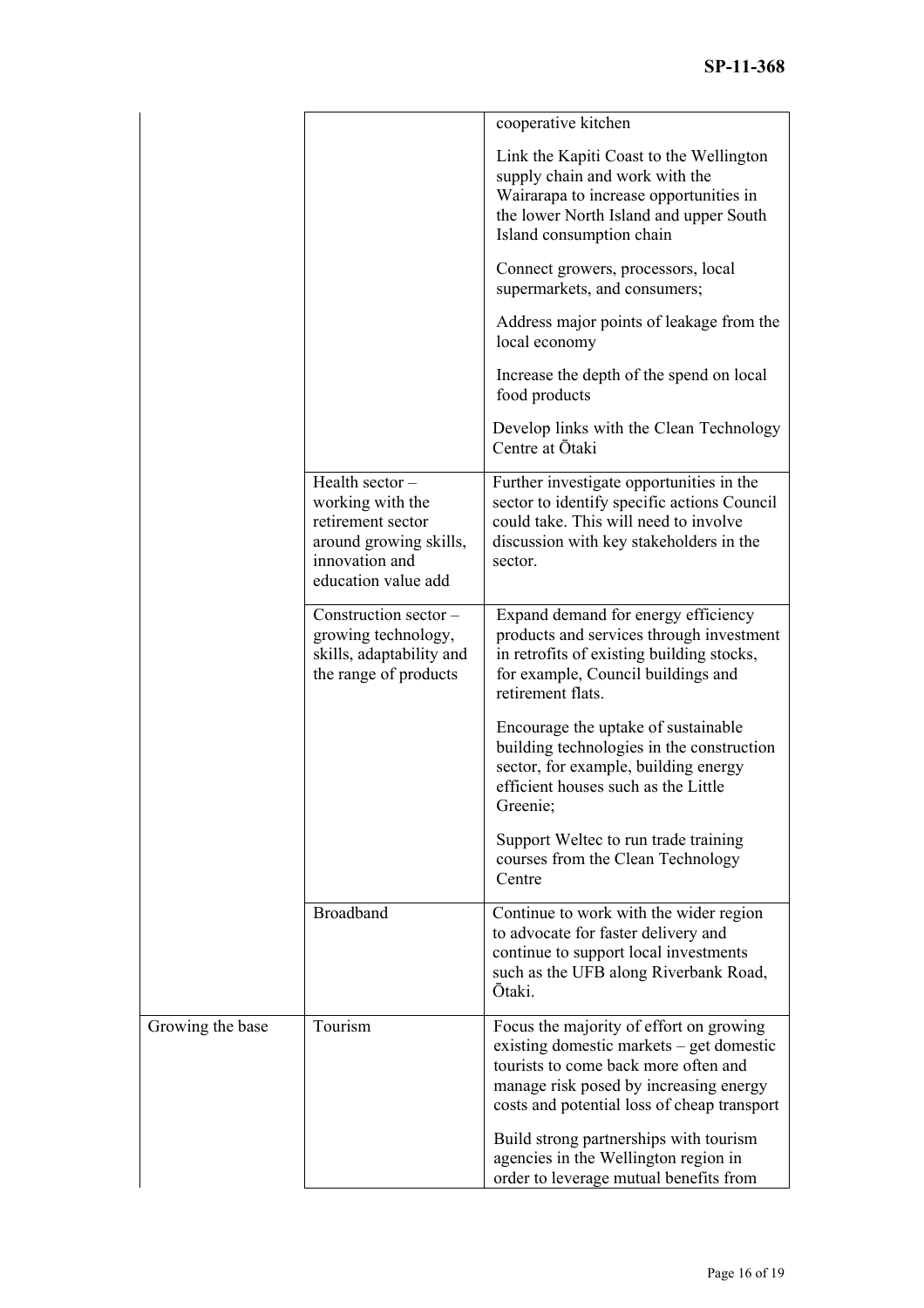|                                                           | having more to offer visitors to the region<br>Grow international market driven off<br>marketing to domestic market. If<br>Wellingtonians can't wait to come<br>to/come back to Kāpiti, they will tell their<br>visiting friends and family. |
|-----------------------------------------------------------|----------------------------------------------------------------------------------------------------------------------------------------------------------------------------------------------------------------------------------------------|
| Business support,<br>attraction and retention<br>services | Fund the provision of some general<br>business support, mentoring, attraction<br>and retention services                                                                                                                                      |
| Town centre<br>development                                | Continue on-going work programme<br>managed under the Development<br>Management activity area                                                                                                                                                |
| Workforce<br>development                                  | Identify gaps in training opportunities<br>and skills and investigate solutions for<br>filling the gaps.                                                                                                                                     |

- 79 That the Environment and Community Development Committee approve the Economic Development Review Working Party to undertake discussions on the draft economic development strategy with the key stakeholders with further consultation to be undertaken as part of the 2012 Long Term Plan process.
- 80 That the Environment and Community Development Committee notes that formal consultation on the draft economic development strategy will be carried out as part of the 2012 Long Term Plan.
- 81 That the Environment and Community Development Committee notes that the review of service delivery options including a recommended option will be reported to the Committee on 2 February 2012.

| <b>Report prepared by:</b>        | Approved for submission by:                               |
|-----------------------------------|-----------------------------------------------------------|
| Philippa Richardson               | Gael Ferguson                                             |
| <b>Strategic Projects Manager</b> | <b>Group Manager, Strategy and</b><br><b>Partnerships</b> |

# ATTACHMENTS:

1. Economic development review working party terms of reference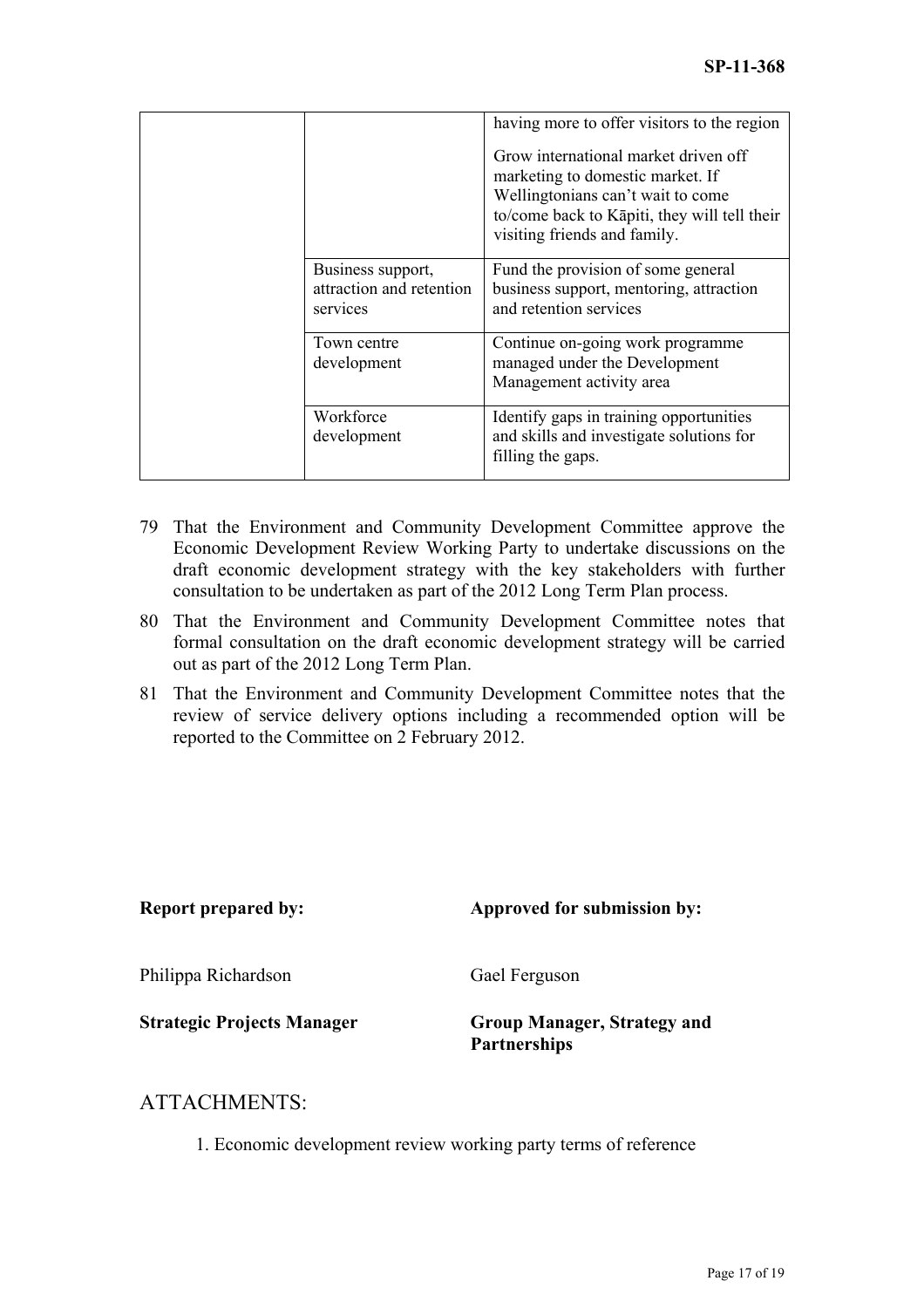## **Appendix 1**

## **ECONOMIC DEVELOPMENT REVIEW**

## **TERMS OF REFERENCE**

Membership of Working Party

Mayor

Councillors: Roger Booth Ross Church Penny Gaylor Tony Lester Hilary Wooding Te Whakaminenga representatives: Te Waari Carkeek Jennie Smeaton

Meeting schedule

At least 6 weekly to coincide with Environment and Community Development Committee meetings and other workshops and meetings on an as needed basis.

## Background

The Council currently participates in two broad economic development initiatives and structures. These two structures are complementary and participation in both reflects the complexity of the District's urban/ metropolitan and rural/ provincial links. These structures are:

- o a northern focus, in partnership with Horowhenua District Council this includes a regional Kāpiti Coast/Horowhenua economic development strategy agreed in 2007, delivery of economic development and tourism services via a contract with Nature Coast Enterprise (NCE) which has been in place since 2004, and support for Te Aho, the Kāpiti Horowhenua Māori Economic Development Strategy
- o Wellington Regional Strategy, with a focus on sustainable economic growth for the Wellington region
	- the focus is on exports, centres of excellence, improvements to key infrastructure such as ports and broadband, as well as continued enhancement of regional form and systems as a key mechanism for assuring stable economic growth in the future.

Regional economic development activities are predominantly carried out by Grow Wellington and are funded through regional rates. Local economic development and tourism services are primarily delivered through the contract with NCE and funded through District wide rates. The Council also has a contract with Te Arahanga Ō Ngā Iwi, the local Māori economic development agency, to assist with the development and subsequent implementation and monitoring of Te Aho, the Kāpiti Horowhenua Māori Economic Development Strategy. The current contracts expire on 30 June 2011 but have been rolled over for a further 12 months pending the outcome of this Review.